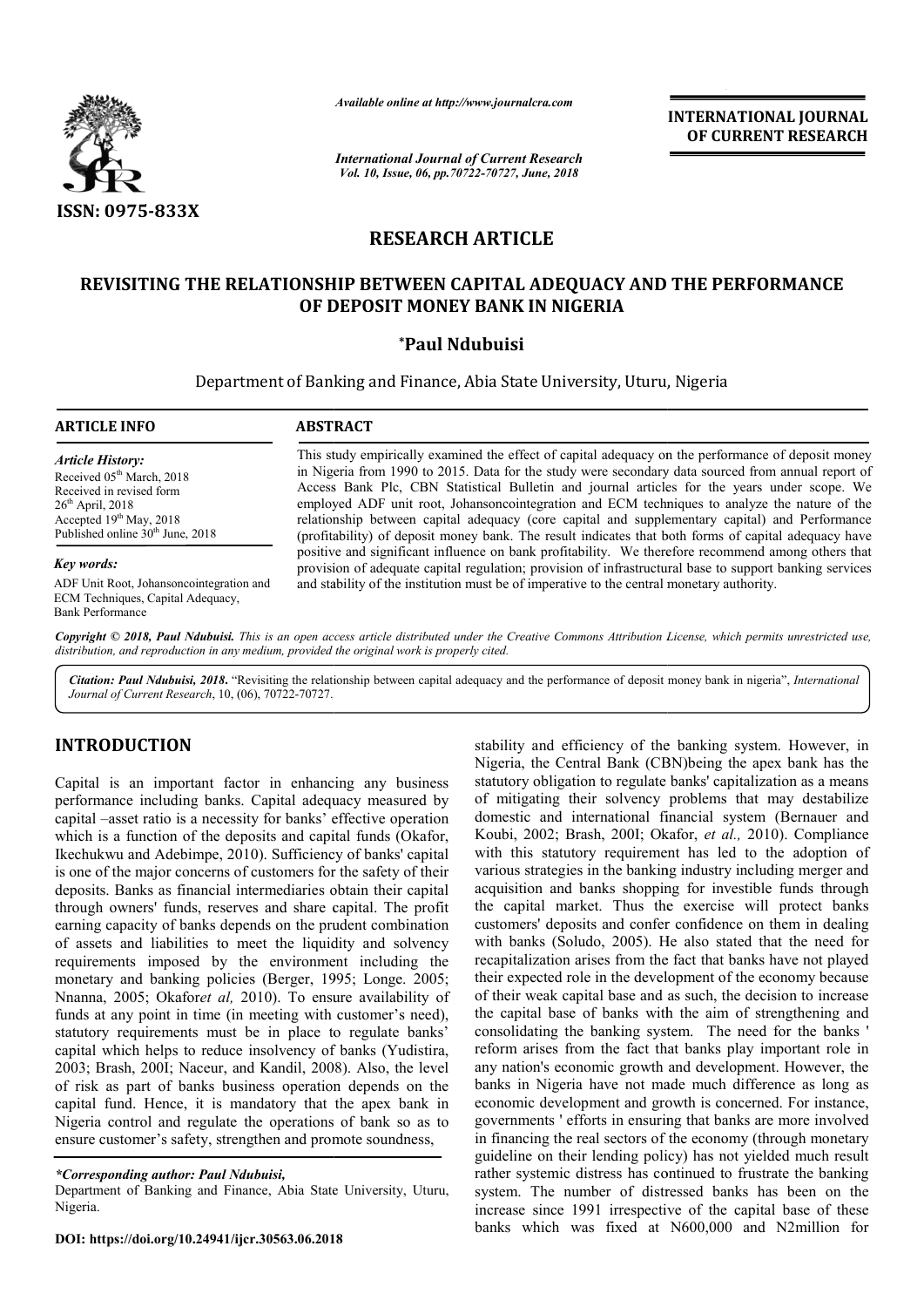indigenous commercial and merchant banks respectively (Uremandu, 2000). The report of Nigeria Deposit Insurance Corporation ND1C) and CBN showed that in 1991, only 8 banks were distressed, but this figure drastically increased from 16 in 1992, to 33 in 1993 and further to 60 in 1995 (Uremandu, 2000). Probably, this might be as a result of low capital base of these banks which was later reviewed by monetary authorities upwards to N 500,000 for both commercial and merchant banks. Since then, distress in bank has been on the increase until 2005 when it became obvious that reform in the banking industry is a necessity (Nnanna, 2005). Hence, the recent reform post consolidation is to reposition the banks in Nigeria for competitiveness and soundness. Few studies have looked at the relationship of capital availability on bank operations. Therefore, this study seeks to find out the relationship between capital adequacy of Deposit money banks and its performance. This paper is structured into five sections. Section one is the introduction, section two examines the conceptual framework and literature review, section three centers on the research methods and model specifications, section four is the results of the statistical analysis while section five is conclusion and recommendations

## **REVIEW OF RELATED LITERATURE**

**Conceptual Framework/theoretical framework:** Capital adequacy is a conception that results from the idea of rearranging the existing capital structure of banks in order to restructure the banking industry against widespread distress (Eyo and Offiong, 2015). Adequate capital creates opportunity for a better standard in any business establishment and spurs business exertion towards a great performance (Santos, 1999). In Nigeria, the concept of recapitalization is a measure adopted by authorities at the period of under-capitalization in order to re-arrange the existing capital structure to meet up with the losses that accrued in the regime of increasing operation. Adequate capital aids recapitalization in the sense that it emerges to meet the need of individual banks in form of increasing the minimum paid-up capital so that banks can carry out their operation efficiently with their customers (Ogunleye, 2005).

Capital adequacy is highly emphasized in the banking management because of the sensitivity of banks to the economy in general and financial system in particular. According to Kosmidou (2008), recapitalization is a measure that puts out the dubious practice that largely led to the collapse of many banks therefore, acts as cleaning effort in the system. The effect of capital adequacy on the performance of DMBs cannot be under-estimated since adequate capital directly and automatically influences the amount of funds available for loans and advances (major asset), which invariably affects the level and degree of risk absorption. Despite its many roles and diverse functions, it is clear that bank capital acts as protective cushion against the risk of failures precipitated by certain kind of uncertainties (Pasioras and Kosmidou, 2007). This is of the view that capital as a constraint to avoid defaults acts as a cushion to protect depositors and other creditors against operating and financial losses and losses at liquidation stage. Gul, Irshad, and Zamanis (2011), are of the point of view that as depositors are growing, so must capital also grow. The effect of capital adequacy lies in the fact that it assists to spread the cost of prudent business conduct and deters the criminally minded.

They explained that a bank requires capital adequacy for the same reasons other businesses may require capital while Al-Tamimi and Obeidat (2013), emphasized that the key element of capital for a bank is the only element common to all countries' banking system. Reference [15] states that, capital adequacy plays a significant role in the banking sector of an economy. The need for capital adequacy for banks is a pressing problem not only in Nigeria but also a very large extent in many other countries globally.

**Role of Deposit Money Banks (DMBs) in Nigeria:** The activities of the banking sub-sector have dominated the Nigerian financial system (Adeyemi, 2006: Akpan, 2010). The economy of any country depends on banking as it contributes to the economic development of the country (Cynthia, 2003). According to Santos (1999), their roles include; inculcation of banking habits to the populace; mobilization of savings for investment purposes: which is achieved through keeping savings, fixed deposit and current accounts for customers; channeling resources from surplus economic units to the deficit economic units for investment purposes. This consists of the provision of loans and advances to the private and public sectors for various and for the growth of domestic output and promotion of the export trade, agricultural production and provision of infrastructure. DMBs assist the government in the implementation of monetary and credit policies, provision of short-term and long-term credit to the public sector, serving as channel for implementing the various bilateral and multilateral trade agreements and policies, constituting avenues for the provision of various finance schemes designed to revamp the economy, providing advisory services, ensuring project conception and management, investment management, acting as agents to the government for dealing in foreign exchange, enhancing international trade, conducting brokerage services i.e. buying and selling of stocks for their clients thereby assisting in the development of the capital market and promotion of investment culture which lead to economic growth and development. Igwuike (2005) describes that the role of DMBs is broadly classified into two, namely, the money creating and service rendering role.

The more important of these, within the national economy, is the money creating role which is accomplished through the mobilization of capital. The service rendering role of deposit money banks comprises keeping of accounts for their customers, which may be current, savings or time deposit; provision of facilities for domestic and foreign remittances for their customers, including the provision of ordinary cheques, travelers cheques and foreign currency; collection and settlement of national and international debts arising from domestic and external trade for their customers including the provision of letters of credit; provision of facilities for their customers for the saving of their money and for the safe custody of their valuables; undertaking visibility studies and rendering financial and investment advice and other corporate help to their customers; and undertaking of trust and administration of estates, especially for their deceased customers. Invariably, the activities performed by DMBs accelerate the economic development of a nation (CBN, 2012).

**Banks' Capital Adequacy Regulation--Basel Review:** The regulatory framework of the banking institutions ensures on orderly growth of the system. The imposition by the regulators of minimum capital standards on financial institution was one important part of development in the economy.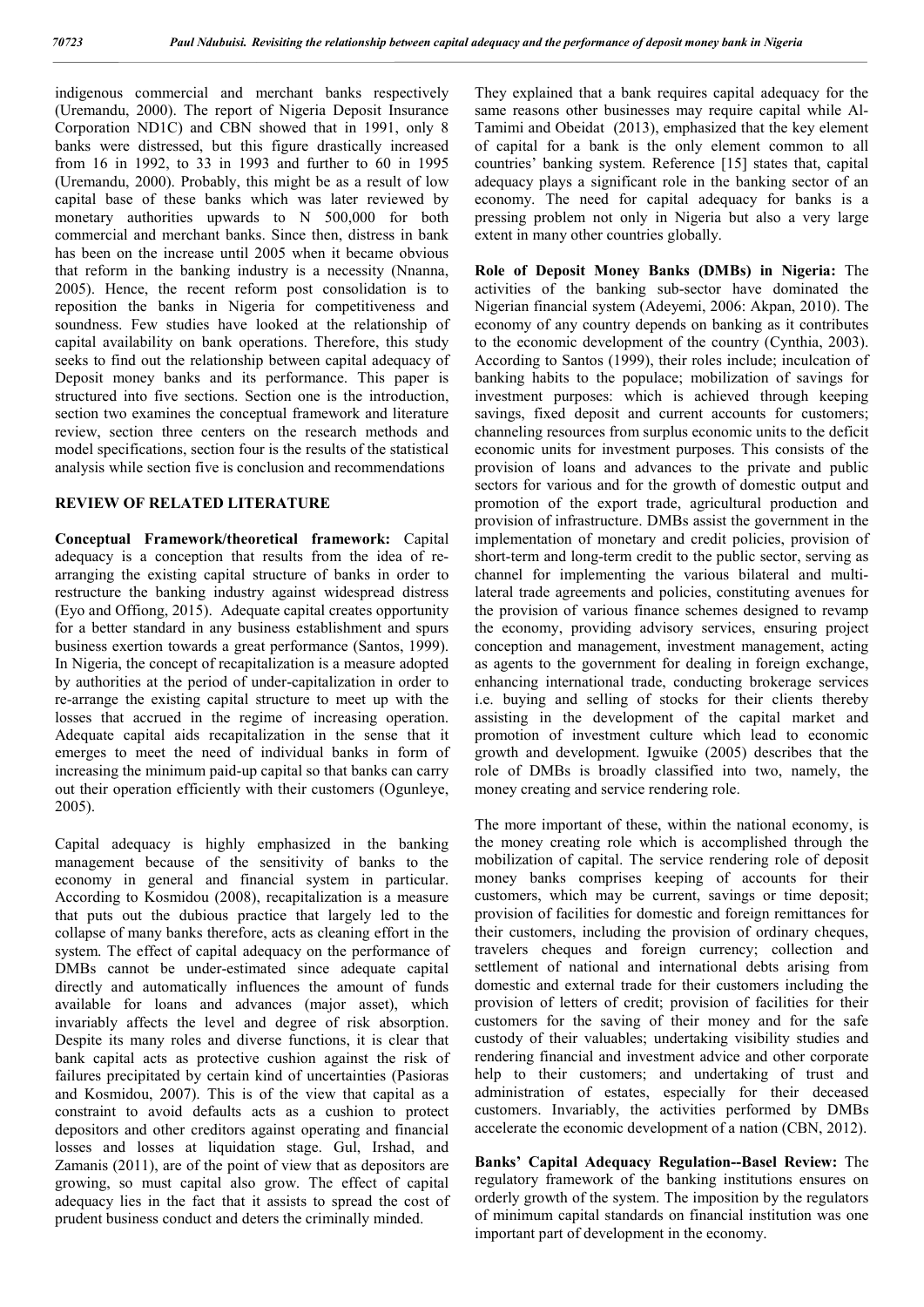Most banks regulators see capital adequacy regulation as a means of strengthening the safety and soundness of the banking industry (Nzotta, 2004). The capital position of banks has been regulated for generations longer than any other financial firm. Capital adequacy by definition is seen as a quantum of fund, which a financial institution should have and plan to maintain in order to conduct its business in a prudent manner (Kishore, 2005; Pandey, 2005). Adequate capital is regarded as the amount of capital that can effectively discharge the primary function of preventing banking industry failure by absorbing financial and operating losses. The reasons for regulating bank capital are to provide cushion against the risk of failures, preserve public confidence in banks and to limit the losses to the federal government arising from payment of insurance claims (Rose, 1998; Sanusi, 2012). The 1988 agreement known as Basel Accord, the Bank for International Settlements (BIS) established a framework for measuring bank capital adequacy for banks in the group of ten industrialized countries. The Basel Accord provided for a minimum bank capital adequacy ratio of 8 percent of risk-weighted assets for bank that operate internationally.

**The Need for Capital Regulation:** Since banks need capital for variety of purposes, these pose a need for regulation. Regulation is necessary in the case of bank specifically to maintain safe and sound banking system that can meet its obligation without difficulty. The banking sector is highly prone to volatility and fragility either arising from exogenous or endogenous shocks and are therefore amendable to regulation and supervision (Oloyede, 1994).According to Mishkin (1997), the establishment of a strong bank supervision system will be one way out of financial crisis. This view is in line with the negative impact of moral hazard and price shocks on the financial system thereby leading to a reduction in bank distress and failure. Capital regulation is instrumental in the growth and financial credibility of Nigerian DMBs by making sure that all the financial banks operating in the country has a capital base (required reserves). This help to make sure that bank customers just don't bear the loss alone, in the event of liquidation. However, capital regulation led to some Nigerian deposit money banks to fail; some banks could not meet up with capital base which was N25billion at the time (Soludo, 2006). These banks that could not meet up had to fold up, while some that could not come up with the money on their own, had to merge together with other banks in order to raise money. This regulation helped solidify the deposit money banks of Nigeria, and made it possible for individuals or organization without financial stability to operate a bank in the country. Today, Nigeria has one of the most advanced financial sectors in Africa, with most of its DMBs having branches in other countries.

**Empirical Evidence:** Capital ratio has long been a valuable tool for assessing capital adequacy and should capture the general safety and soundness of banks. It is generally believed that well-captured bank's face lower expected costs of financial distress and such advantage will then be translated into high profitability. In the study of banking profitability across eighteen countries for the period 1986-1989, Molynexu and Thornton(1992) also found out that capital ratio impacts bank's performance positively, although such relationship is confined to just the state-owned banks. Ngo (2006) attempted to find out the effect of endogenous capital and profitability in banking. He investigated the relationship between bank capital and profitability. According to his study and the best of his knowledge, no previous paper had analyzed the problem in two-equation structural model. Contrary to what is often reported with surprising frequency in this field of research, his results showed no satisfying significant relationship between capital and profitability. Given non-binding capital requirements his finding was consistent with the view that, while raising capital is costly for banks, it is associated with compensating benefits that offset these additional costs. Consequently, when capital structure is endogenously determined in a profit maximizing equilibrium, no systematic relationship between capital and profit expected.

Demirguc-Kunt and Huizingz (1999) conducted a more comprehensive study which examined the determinants of banking performance for 80 countries, both developed and developing, during the period 1988-1995. They concluded that foreign banks have higher profitability than domestic banks in developing countries while the opposite holds in developed countries. Nevertheless, their overall results showed support for positive relationship between the capital ratio and financial performance. Hassan et al. (2008) analyzed how bank characteristics and the overall financial environment affected the performance of Islamic banks. Utilizing bank level data, that study examined the performance indicators of Islamic bank's worldwide during 1994-2001. A variety of internal and external banking characteristics were used to predict profitability and efficiency. In the genera, their analysis of determinants of Islamic bank profitability confirmed previous findings. Flamini, Calvin and Liliana (2009) used a sample of 389 banks in 41 SSA countries to study the determinants of bank profitability. They found out that apart from credit risk, higher return on assets are associated with larger bank size, activity diversification, and private ownership. Bank returns are affected by macroeconomic variables, suggesting that macroeconomic policies that promote low inflation and stable output growth do boost credit expansion. Their results also indicated moderate persistence in profitability. Sanusi (2010) was even more satirical in answering the question of how much capital a bank needs to ensure the confidence of depositors, creditors, investors and regulators in a country of high inflation rate and economic instability, when he noted "that in banking and finance literature, this question is noted as the issue of capital adequacy.

## **MATERIALS AND METHODS**

**Research Design and sources of data:** The research design for this study is analytical; hence, it adopts the regression approach. Data for the study are secondary data which were sourced from the CBN Statistical Bulletin and Annual Report of Deposit money banks between the periods of 1999 – 2015.

**Specification of the Model:** The method of analysis adopted is the multiple regression analysis in order to determine the relationship and magnitude of relationship between the variables. Hence to test the hypothesis already stated, it is specified that the performance of Deposit money banks is a function of capital adequacy

 $PFM = f(CAP)$ . where, PFM = Performance.  $CAP = Capital$  adequacy. Performance of Deposit money banks is represented with profitability (Prof).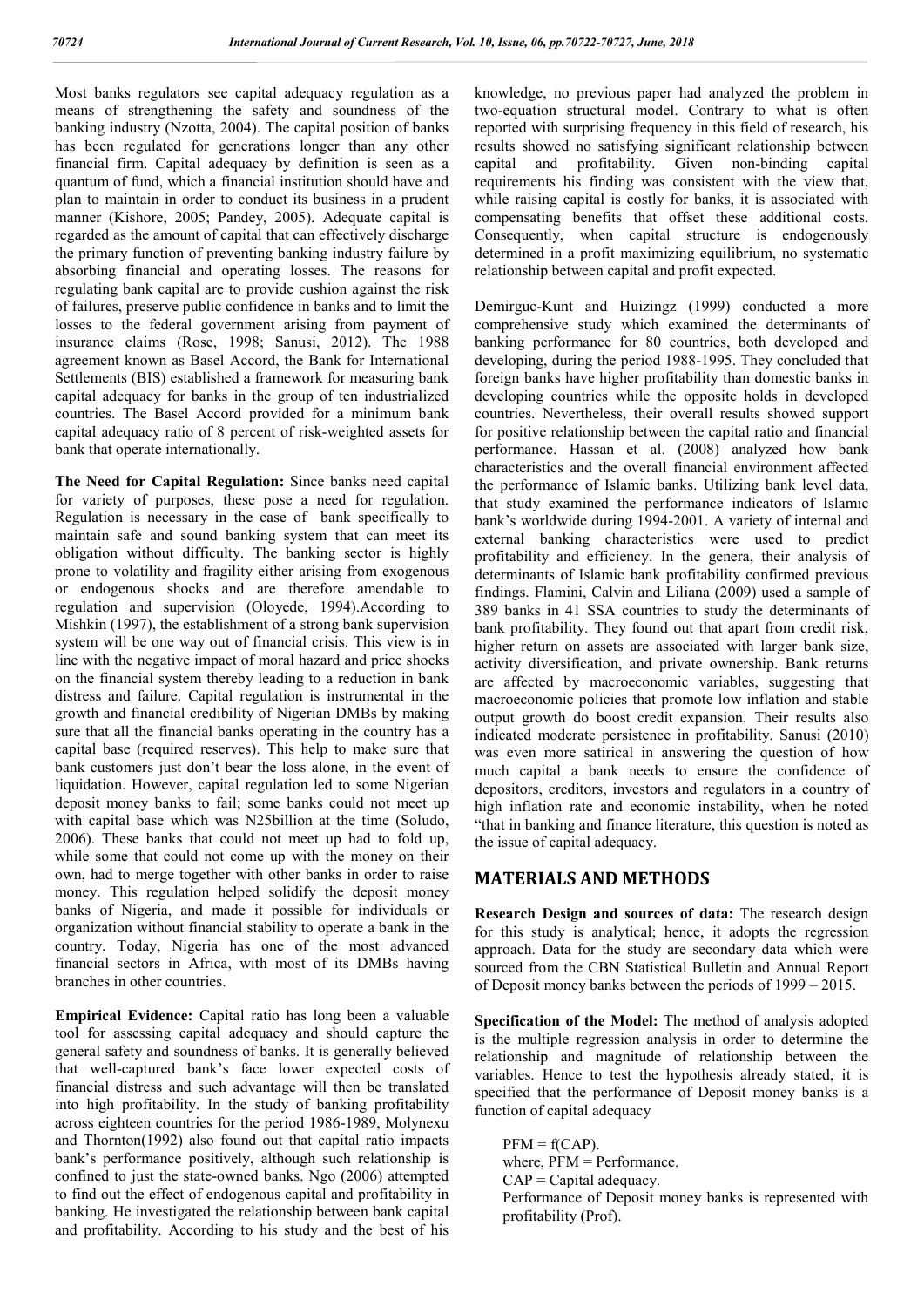#### **Unit Root Result**

| Variable    | <b>ADF</b> Test statistics | Test critical value | Max lag | Order of Integration | Level of significance |
|-------------|----------------------------|---------------------|---------|----------------------|-----------------------|
| <b>PROF</b> | $-5.073838$                | $-2.998064$         |         |                      | 5%                    |
| CC          | -7.537837                  | $-2.991878$         |         | -1111                | 5%                    |
| <b>SC</b>   | $-3.943346$                | $-2.991878$         |         |                      | 5%                    |

Source: author's computation from Appendix 2

#### **4Johanson Cointegration Result**

| Hypothesized   |                                                       | Trace                                                                     | 5 Percent                                                                          | 1 Percent      |
|----------------|-------------------------------------------------------|---------------------------------------------------------------------------|------------------------------------------------------------------------------------|----------------|
| No. of $CE(s)$ | Eigenvalue                                            | Statistic                                                                 | Critical Value                                                                     | Critical Value |
| None*          | 0.751045                                              | 43.28355                                                                  | 42.44                                                                              | 48.45          |
| At most 1      | 0.300811                                              | 11.30243                                                                  | 25.32                                                                              | 30.45          |
| At most 2      | 0.125038                                              | 3.072233                                                                  | 12.25                                                                              | 16.26          |
|                | Trace test indicates no cointegration at the 1% level | Trace test indicates 1 cointegrating equation(s) at the 5% level          |                                                                                    |                |
|                |                                                       | *(**) denotes rejection of the hypothesis at the $5\frac{6}{1\%}$ ) level |                                                                                    |                |
|                |                                                       |                                                                           |                                                                                    |                |
| Hypothesized   |                                                       | Max-Eigen                                                                 | 5 Percent                                                                          | 1 Percent      |
| No. of $CE(s)$ | Eigenvalue                                            | Statistic                                                                 | Critical Value                                                                     | Critical Value |
| None **        | 0.751045                                              | 31.98111                                                                  | 25.54                                                                              | 30.34          |
| At most 1      | 0.300811                                              | 8.230201                                                                  | 18.96                                                                              | 23.65          |
| At most 2      | 0.125038                                              | 3.072233                                                                  | 12.25                                                                              | 16.26          |
|                |                                                       | *(**) denotes rejection of the hypothesis at the $5\frac{6}{1\%}$ level   | Max-eigenvalue test indicates 1 cointegrating equation(s) at both 5% and 1% levels |                |

#### **Table 4.2 The Parsimonious Regression Result**

Dependent Variable: D(PROF) Method: Least Squares Date: 02/28/18 Time: 20:45 Sample (adjusted): 1997 2015 Included observations: 19 after adjustments

| Variable           | Coefficient | Std. Error            | t-Statistic | Prob.    |
|--------------------|-------------|-----------------------|-------------|----------|
| C                  | 330614.7    | 658985.2              | 0.501703    | 0.6279   |
| $D(PROF(-1))$      | 0.677303    | 0.306580              | 2.209220    | 0.0545   |
| $DLOG(CC(-1))$     | 743280.7    | 511792.8              | 3.452308    | 0.0004   |
| $DLOG(CC(-3))$     | 336672.8    | 464923.7              | 2.724146    | 0.0024   |
| $D(SC(-1))$        | 2.303350    | 0.593904              | 3.878320    | 0.0037   |
| $D(SC(-2))$        | $-8.401225$ | 1.491671              | $-5.632090$ | 0.0003   |
| $D(SC(-3))$        | 7.227547    | 1.381886              | 5.230204    | 0.0005   |
| $D(SC(-4))$        | $-3.806639$ | 0.885228              | $-4.300182$ | 0.0020   |
| $D(SC(-5))$        | 12.93813    | 3.951113              | 3.274555    | 0.0096   |
| $ECM(-1)$          | $-0.821024$ | 0.556527              | $-3.475263$ | 0.0042   |
| R-squared          | 0.940869    | Mean dependent var    |             | 2072610. |
| Adjusted R-squared | 0.881738    | S.D. dependent var    |             | 6505790. |
| S.E. of regression | 2237288.    | Akaike info criterion |             | 32.38484 |
| Sum squared resid  | $4.50E+13$  | Schwarz criterion     |             | 32.88192 |
| Log likelihood     | $-297.6560$ | Hannan-Quinn criter.  |             | 32.46897 |
| F-statistic        | 15.91166    | Durbin-Watson stat    |             | 1.738976 |
| Prob(F-statistic)  | 0.000166    |                       |             |          |

Source: Author's computation using Eviews 9

Capital adequacy is broken into two forms which are Core capital (Cc) and Supplementary capital (Sc) where, Prof = Profitability  $Cc = Core capital$ .

Sc= Supplementary capital. Therefore,  $Prof = f (Ce, Sc)$ The Regression Model Proft=  $\beta_0 + \beta_1$  Cc +  $\beta_2$ Sc +  $\mu$ where, Proft= Estimated value of the dependent variable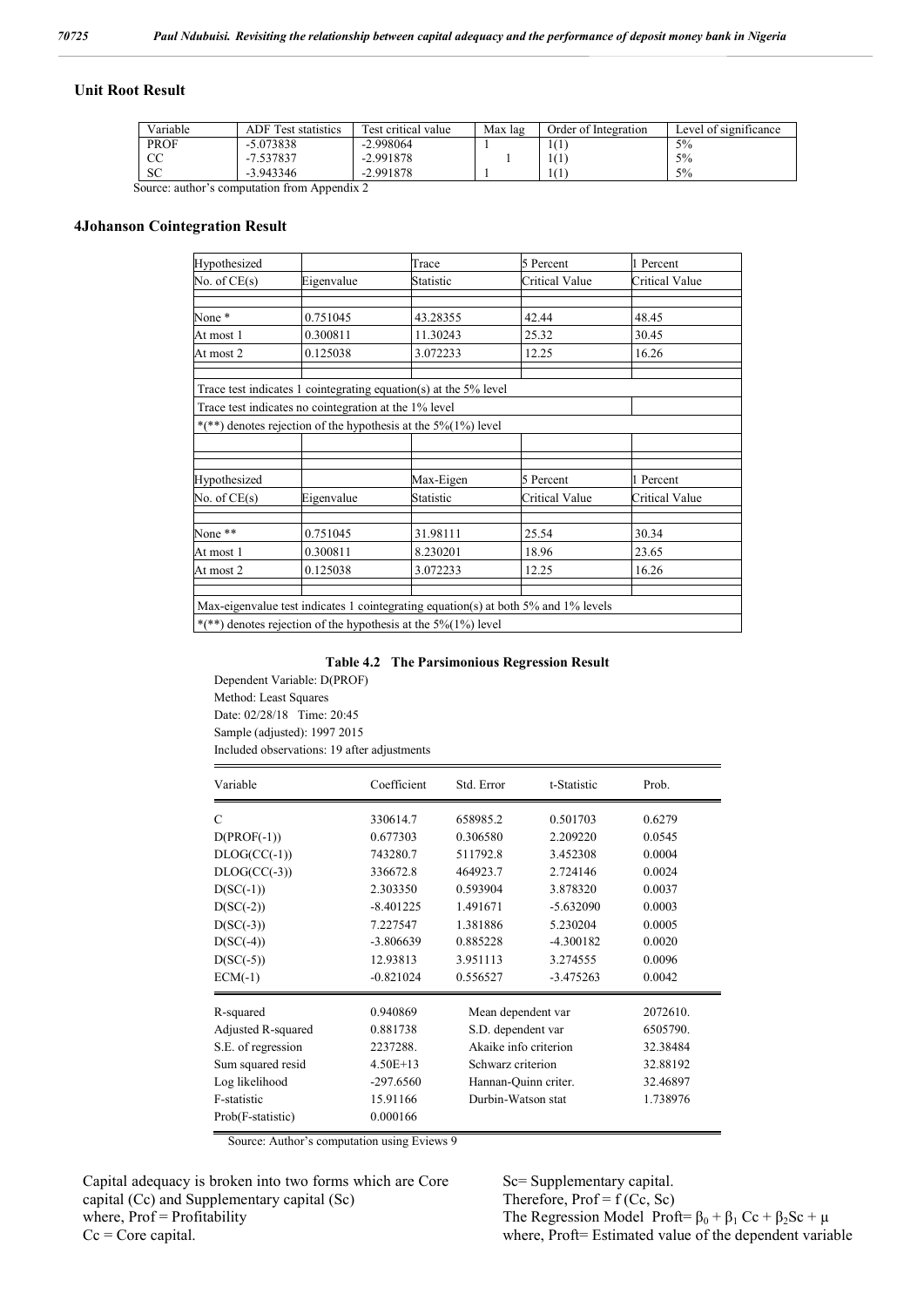$β<sub>0</sub>$ = Intercept term  $β_1$  and  $β_2$ = The regression plane of the two independent variables Cc and Sc= the independent variables

µ= Error term

## **Method of Data Analysis**

The data were analyzed using the OLS of multiple regression with first -order tests (F-statistics, and  $R^2$ ) estimated. The second order tests (such as autocorrelation, multicollinearity, and Hetroscedascticity tests) were also estimated. E-views 9 were employed to analyze the results of the data.

#### **Presentation and analysis of data**

#### **Estimation and Data Analysis**

The data were analyzed using computer based on the E-view software. From the above table, it can be inferred that most of the variables are not stationary that is, they are not integrated at the same level of I(0) but when differenced of order 0ne, they become stationary  $(I(1))$ . So there is need for cointegration test. The above result indicates both trace test and Max-eigenvalue test indicate one cointegrating equation which imply that one of the variables are conitegrated. Hence there is a long run relationship among the variables. Since the variables are cointegrated, we go for a vector error correction mechanism to determine the short run dynamics of the analysis.

**Error correction model:** In order to develop the error correction model, the lagged residuals from the cointegrating regression are incorporated in an OLS estimation incorporating the first differences of all the variables and the differences of all variables from the cointegrating vector as independent variable. The methodology employed in deriving the preferred short run dynamic model is the general approach. Initially, a highly general error correction model was specified, which include lags up to the fourth order. This general model was then tested in order to arrive at a parsimonious preferred short run dynamic specification. From the above parsimonious short run adjustment model, capital adequacy explained 94% change in Deposit money banks profitability or performance. Hence, the coefficient of determination was high and the overall result was significant. The coefficient error correction term (- 0.821024**)** implies that at every interval, 82% of the error is being corrected. Hence, the ECM is very high, rightly signed and statistically significant. A critical look at the result above shows that CC (core capital) at lag 1 and 3 had positive and significant relationship with banks performance. While SC (supplementary capital) at lag1, 3 and 5 had positive and significant relationship with the banks' performance. However, Sc has inverse and significant impact on Deposit money banks performance at lag 2 and 4. This further means that SC and CC met apriori expectation since increase in sc and cc will lead to rise in the bank's performance.

## **Summary, Conclusion and Recommendations Summary of Findings**

From the foregoing, there is no significant relationship between Core capital and profitability of Deposit money banks while there exist a significant relationship between Supplementary capital and profitability of the bank under study. It was found out that supplementary capital is thus, a backbone of profitability

## **Conclusion**

From the findings of the study, it is pertinent to note that Supplementary capital which is a type of capital reviewed in Basel I plays a pivotal role in the performance of Deposit money banks which aids towards its profitability while Core capital does not have a significant relationship with its profitability. However, capital adequacy of banks (Basel I review) has a crucial role to play in the performance of DMBs, from Deposit money banks point of view, which aids their efficiency and effectiveness through their deposit mobilization and lending activities with respect to granting of credit and giving out of loans and advances. Finally, the banking sector has always received upper attention on protection due to the vital role it plays in an economy. That's why the stability of the banks is of utmost importance to the regulatory body so as to stabilize the economy which will eventually aid towards the growth and development of the nation.

#### **Recommendations**

Based on the entire study especially the findings, we recommend that

- Government should pay more attention to this sector because it is observed that in a developing country like
- Nigeria, banks play an important role hence, their performance directly affects the growth, efficiency and stability of the economy;
- The Central monetary authority should make provisions for adequate capital regulation to reduce the chances of banking distress. This should be on a quarterly basis;
- Government should make banking environment more enabling by provision of adequate basic infrastructures to support banking services;
- Efforts should be made in strengthening regulatory and supervisory frameworks;
- Staff should be adequately informed on the imperatives of banks capital adequacy;
- Deposit money banks needs to take adequate care of her supplementary capital as this has a significant relationship with her profitability;
- The dragging effect that core capital has on profitability needs to be monitored and appraised constantly in order not to reduce shareholders' confidence in investing in the bank by way of a possible capital shore-up.

## **REFERENCES**

- Akpan, I. 2010. The Nigerian Financial System: Institutions*,*  Policies, and Reforms, Uyo: Afahaide and Bros, Printing and Publishing Co. ISBN:978-34852-3-7.
- Al-Tamimi, K. A. M. and Obeidat, S. F. 2013. Determinants of capital adequacy in commercial banks of Jordan an empirical study. *International Journal of Academic Research in Economics and Management Sciences, 2(4), 44- 58.*
- CBN (2012). *Central Bank of Nigeria Statistical Bulletin*, 23, 39-44.
- Cynthia, J.O. 2003.Elements of Banking. Owerri, Barloz Publishers Inc,